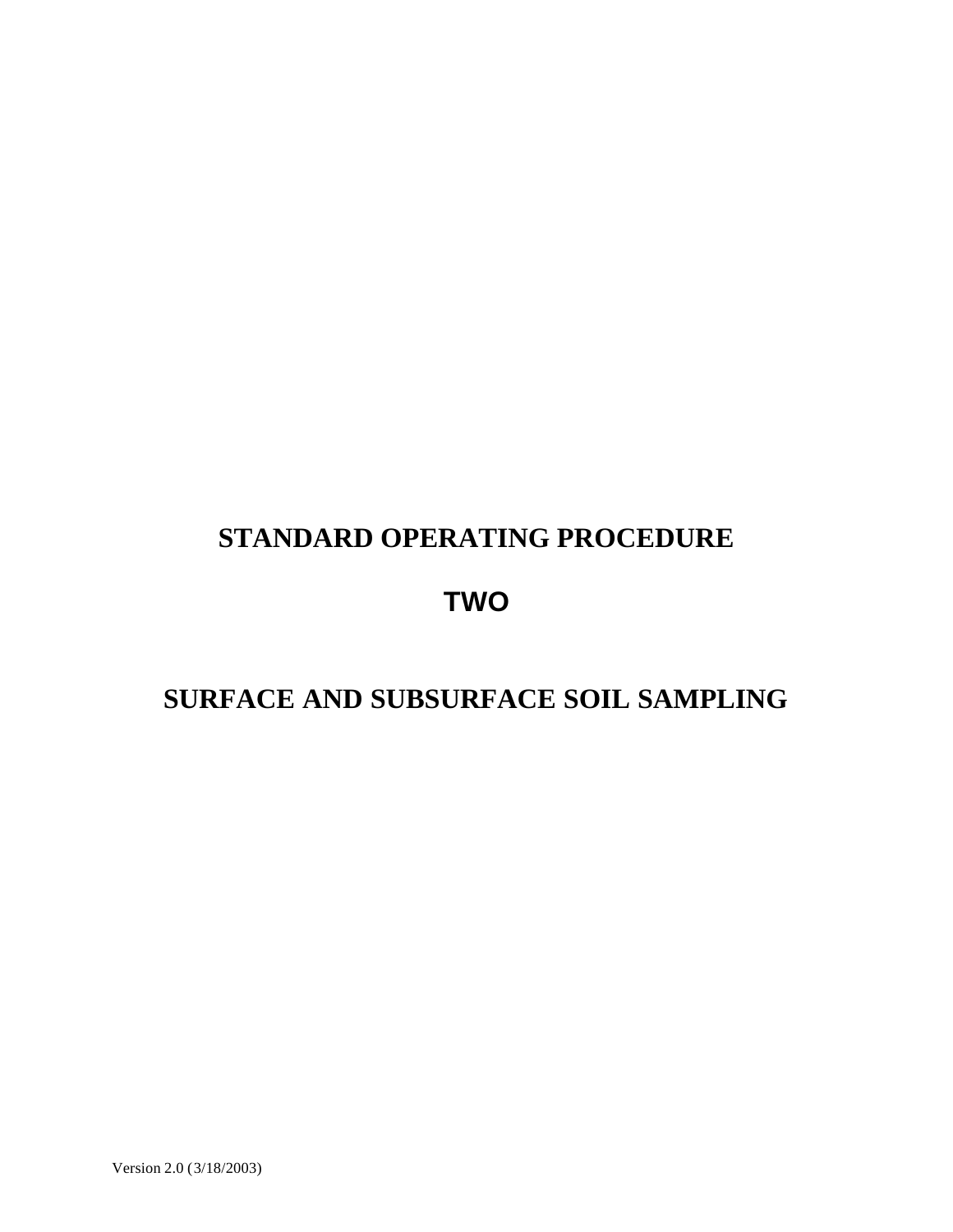## **TABLE OF CONTENTS**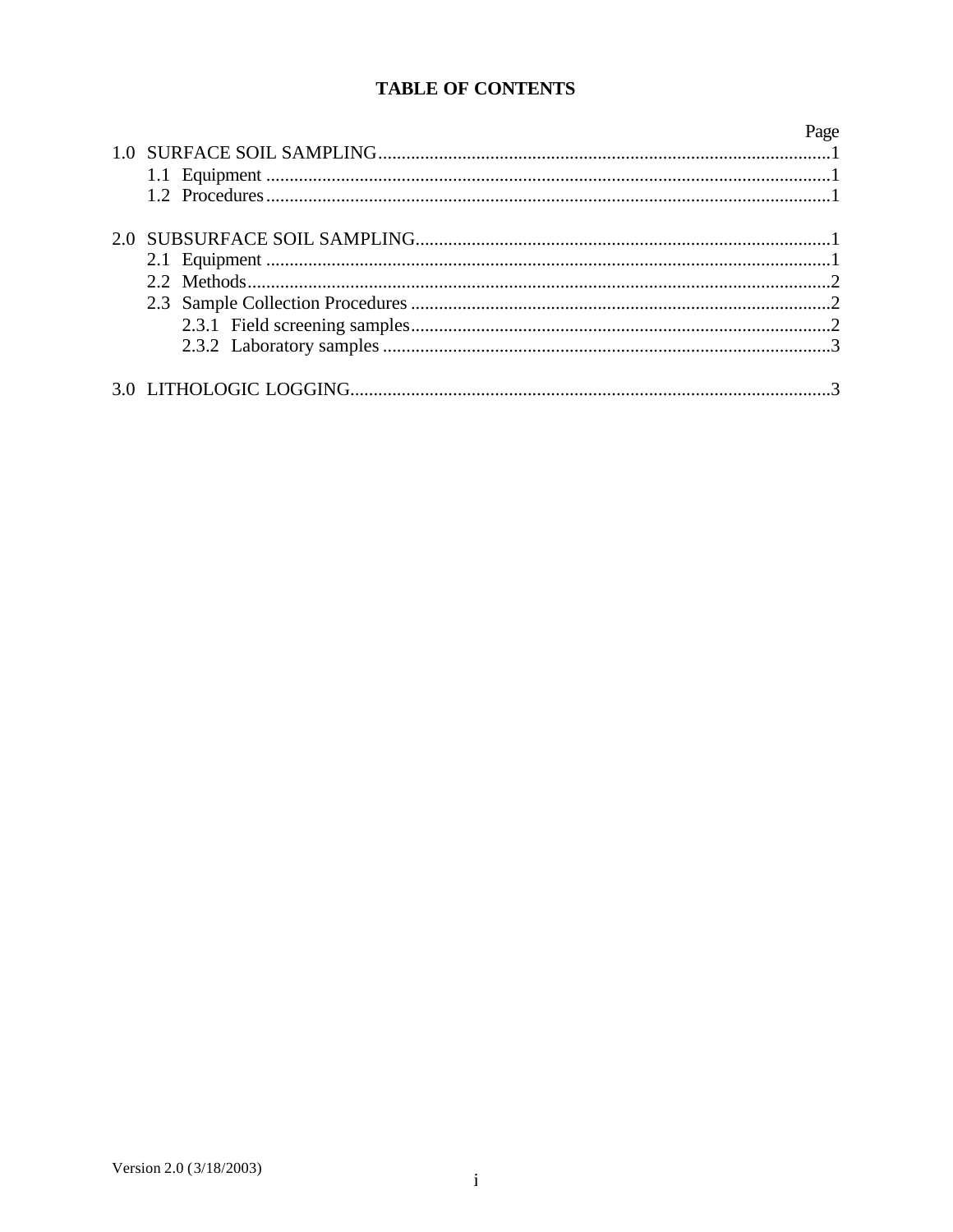#### **1.0 SURFACE SOIL SAMPLING**

#### **1.1 Equipment**

Hand Augers (multiple size stainless steel buckets) Labels Power Auger (if required for 2+ foot depth) Cooler Stainless steel trowels Field log book Shovels (to remove gravel and debris) Soils Data form, Daily QC form, etc. Plastic sheeting and/or aluminum foil Site Safety and Health Plan Decontamination equipment as required Appropriate sample bottles Hand tools (for equipment or other needs) Plastic bags (sealable) Camera and film Compass Watch 200 ft tape

#### **1.2 Procedures**

Surficial soil samples shall be collected as follows. Vegetation at the sample location is removed by cutting or scraping away with a stainless steel trowel. While drilling the hole, remove gravel or other debris before obtaining the sample. Advance the auger or trowel to a depth of approximately six inches and then removed from the hole. Using pre-cleaned stainless steel equipment, extrude the soil directly into the sampling containers. If dedicated sampling equipment is not used, sampling equipment must be decontaminated before collecting another sample. See SOP 8 for details on Sampling Equipment Decontamination.

Samples for VOC analysis must be collected first. Fill VOC sample containers as full as possible to minimize headspace losses. Fill separate containers with a sufficient quantity of soil for analyses of other required parameters. Immediately place the samples on ice at  $4^{\circ}$  C. Enter all data into a permanent field log book. Describe soil samples as indicated below in Section 3.0, Lithologic Logging. See SOP 7 for details on Sample Preservation, Storage, Handling and Documentation.

#### **2.0 SUBSURFACE SOIL SAMPLING**

#### **2.1 Equipment**

Drill rig and equipment Stainless steel split spoon Shelby tubes Sample containers - chemical and geotechnical analysis HNu/photoionization detector Decontamination equipment (as necessary) Indelible pens Boring log form, etc. Cooler and ice Ziploc® baggies Plastic sheeting and/or aluminum foil Compass 200 ft tape measure Watch Camera and film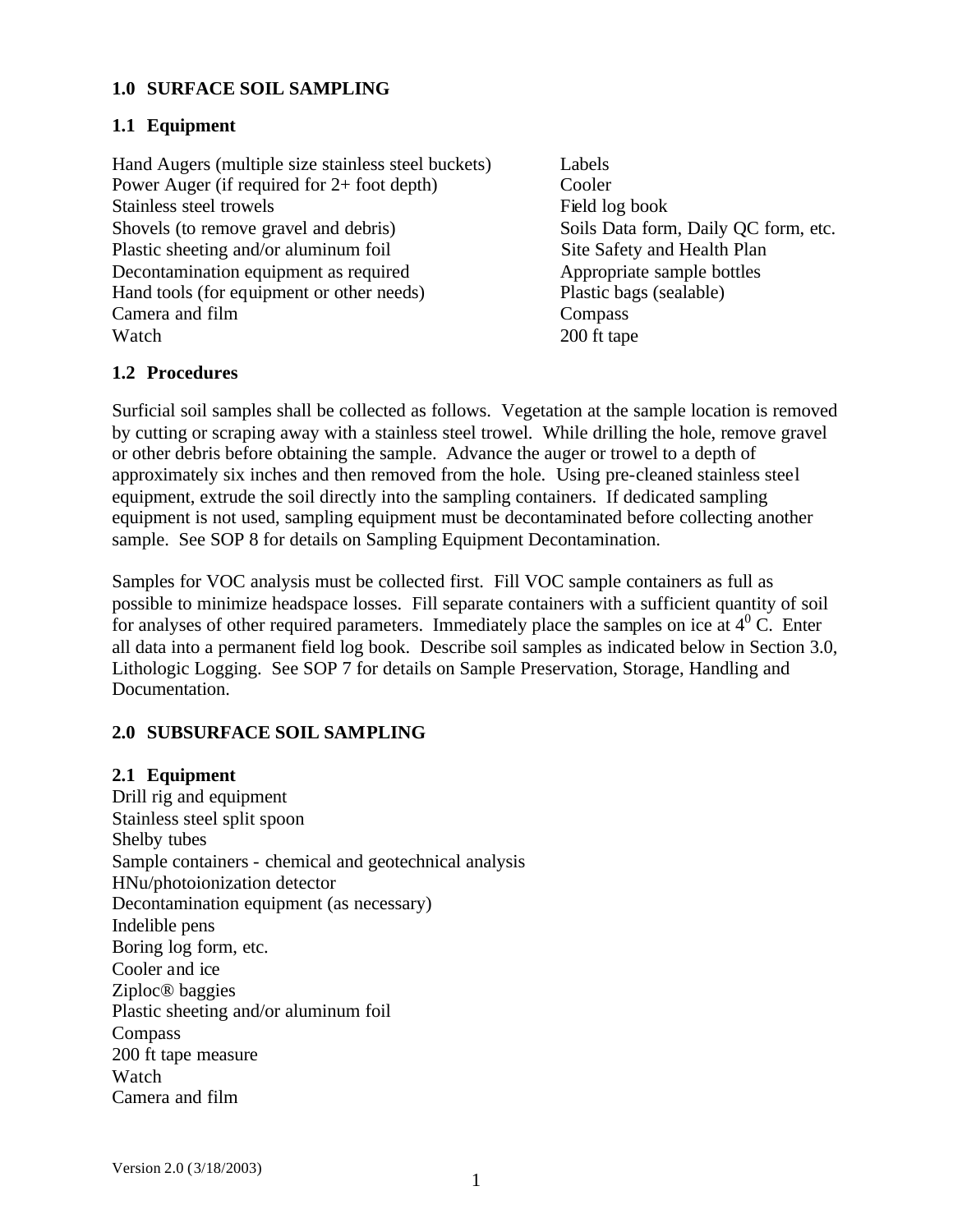#### **2.2 Methods**

Subsurface soil samples can be obtained by several methods depending on the type of samples required and the soil conditions. The usual method is to collect samples using a 2.5 to 3-inch diameter, 2.5 to 5 ft. long, continuous-drive, split-barrel sampler, which is advanced with the augers during drilling. This technique has several advantages, the primary one being good sample recovery over a large interval, and accuracy in that cuttings are less likely to be included in the sample than in other methods. Disturbance to the soil is minimal so that subtle structures such as laminations or voids are less likely to be destroyed and geologic contacts are more readily observed and logged. In loose soil and/or where large debris or cobbles impede the progress of the sampler, sample recovery with a continuous sampler may be poor and a different sampling technique may be used.

When continuous drive sampling is not practical, a 24-inch stainless steel split-barrel sampler can be driven a total of 24 inches into the undisturbed materials by dropping a 140-lb weight 30 inches. A 3-inch diameter split spoon may be used to increase the chances of sufficient volume recovery for sampling purposes. Record in 6-inch increments the number of blows required to drive the sampler. Indicate these data along with the amount of sample recovery in the drilling log. In the event of poor sample recovery, the consultant may elect to offset within 10 feet to obtain the missing sample interval. Note on the boring log if the offset boring is unsuccessful.

At times where samples are required from shallow depths (less than 10 feet) it may be more feasible to collect samples using a hand auger. In this case a clean, 4-inch diameter hand auger shall be advanced to the top of the desired sample interval. Collect the sample with a stainless steel trowel or sampling trier and place in a laboratory-cleaned glass container and labeled accordingly. Samples for VOC analysis must be collected first to minimize potential loss of volatiles. To minimize the potential for cross-contamination, use dedicated stainless steel trowels or sampling triers at each location. Between each use, decontaminate sampling equipment in accordance with SOP 8.

#### **2.3 Sample Collection Procedures**

## **2.3.1 Field screening samples**

Soil samples should be collected for field screening every two and one-half feet, or at zones of obvious contamination, and at the water table. Perform the field screening in accordance with the SOP 1. Note the field screening results on the boring log.

#### **2.3.2 Laboratory Samples**

After collecting the field screening samples, collect soil samples for laboratory analysis. Samples for VOC analysis must be collected first to minimize potential loss of volatiles. Place VOC soil samples in a suitable container. Fill sample containers as full as possible to prevent headspace degradation of VOC. Properly label the container and immediately place the sample into coolers packed with ice to maintain a temperature of less than  $4^{\circ}$  C. When the headspace screening is complete for each boring, the laboratory sample that corresponds to the highest headspace sample is selected for laboratory analysis. If field screening showed no elevated headspace readings, the sample collected from at or just above the water table should be submitted for analysis. In some instances, it may be necessary to submit the samples from both the water table